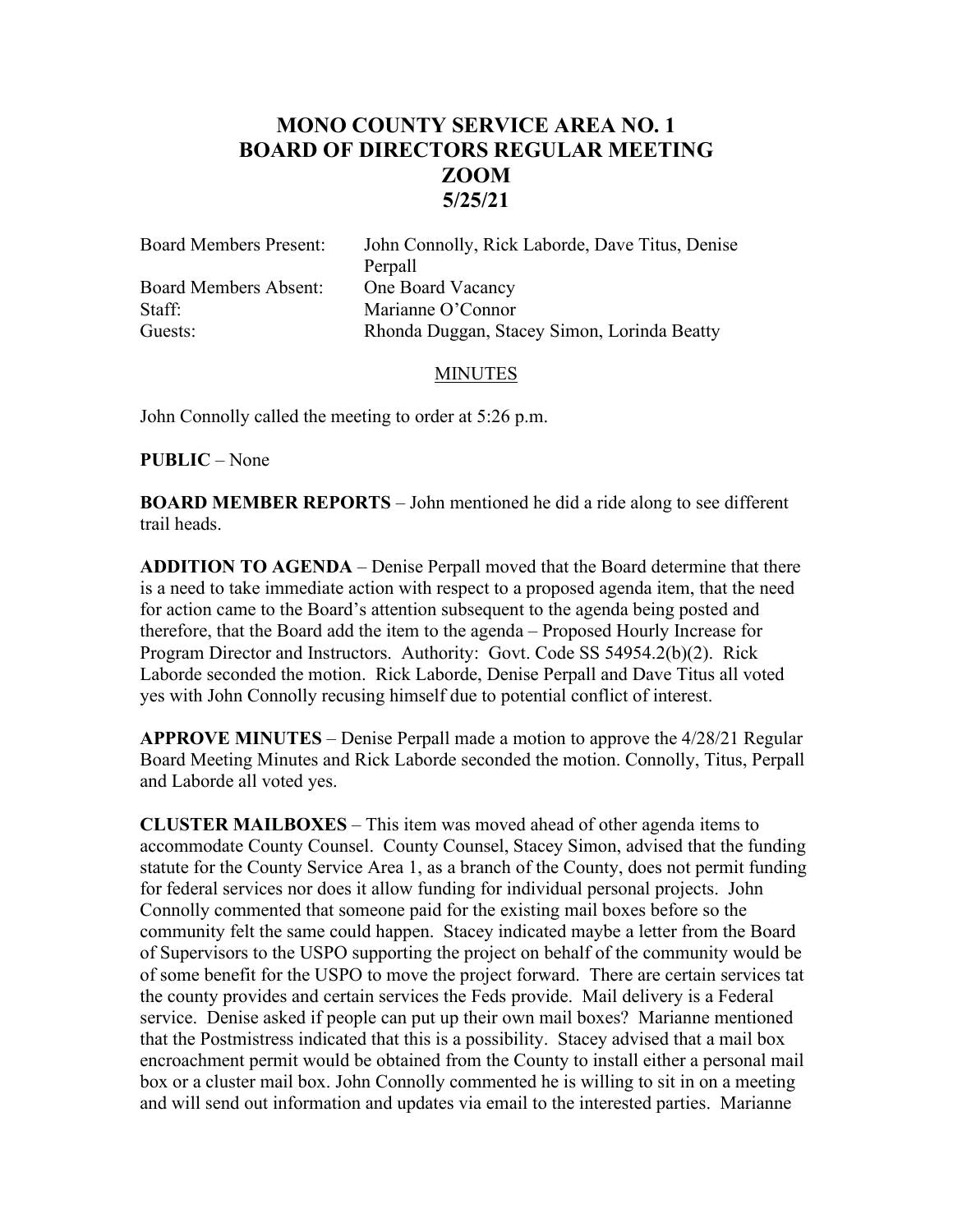will reach out to the post mistress with the new information from County Counsel. Stacey apologized that their office didn't weigh in about this prior to so much effort going into this proposed project.

**BOARD SECRETARY POSITION** – This item was moved ahead of other agenda items to accommodate County Counsel. County Counsel, Stacey Simon advised that her staff is researching the pending contract and due to new independent contractor laws Ms. Beatty may need to become a part-time, non-benefit employee for Mono County instead of an independent contractor. John Connolly made a motion to recommend approval of the contract or recommend approval of any other employment arrangement with Lorinda Beatty. Dave Titus seconded the motion. Connolly, Laborde, Perpall and Titus all voted yes.

**BOARD VACANCIES** – No additional interest so far.

**FINANCIAL REPORT** – John Connolly made a motion to approve the 4/30/21 financial report. Rick Laborde seconded the motion. Connolly, Laborde, Perpall and Titus all voted yes.

**COMMUNITY GARDEN –** John Connolly reported that all boxes are rented and some people are already working on their gardens.

**HIKING/BIKING TRAILS –** Nothing new to report and remains on the project wait list.

**SKATE PARK –** Nothing new to report.

**TENNIS COURTS –**Nothing new to report is probably also pushed down the schedule.

## **BALLFIELD**

**Maintenance -** Dave Titus reported that Little League President Neil McConnell would like to upgrade all ball fields in the County. The infield sand needs to be replaced. Cost estimate, including labor, may be \$25,000-\$30,000 to excavate the infield. Dave Titus will arrange a meeting with Claud Fiddler about preparations. If there are volunteers that would like to help, they would need to sign a waiver with the County. Rhonda Duggan commented that because of the Walker Project after the fire, the County has facilitated volunteers, etc. to get projects done. She will advocate for the ballfield project and facilitation for volunteers, etc. Dave Titus and John Connolly will stay in touch, with a copy to Marianne or Lorinda so the information can be forward on to others.

**Potential Beach Volleyball Court –** Materials from the ballfield renovation maybe recycled to create a beach volleyball court. However, there are concerns that this project should not be placed ahead of the tennis court rehabilitation and that old material should not remain in piles near the ballfield. It is possible the Office of Education can become involved. Rick commented he had discussed